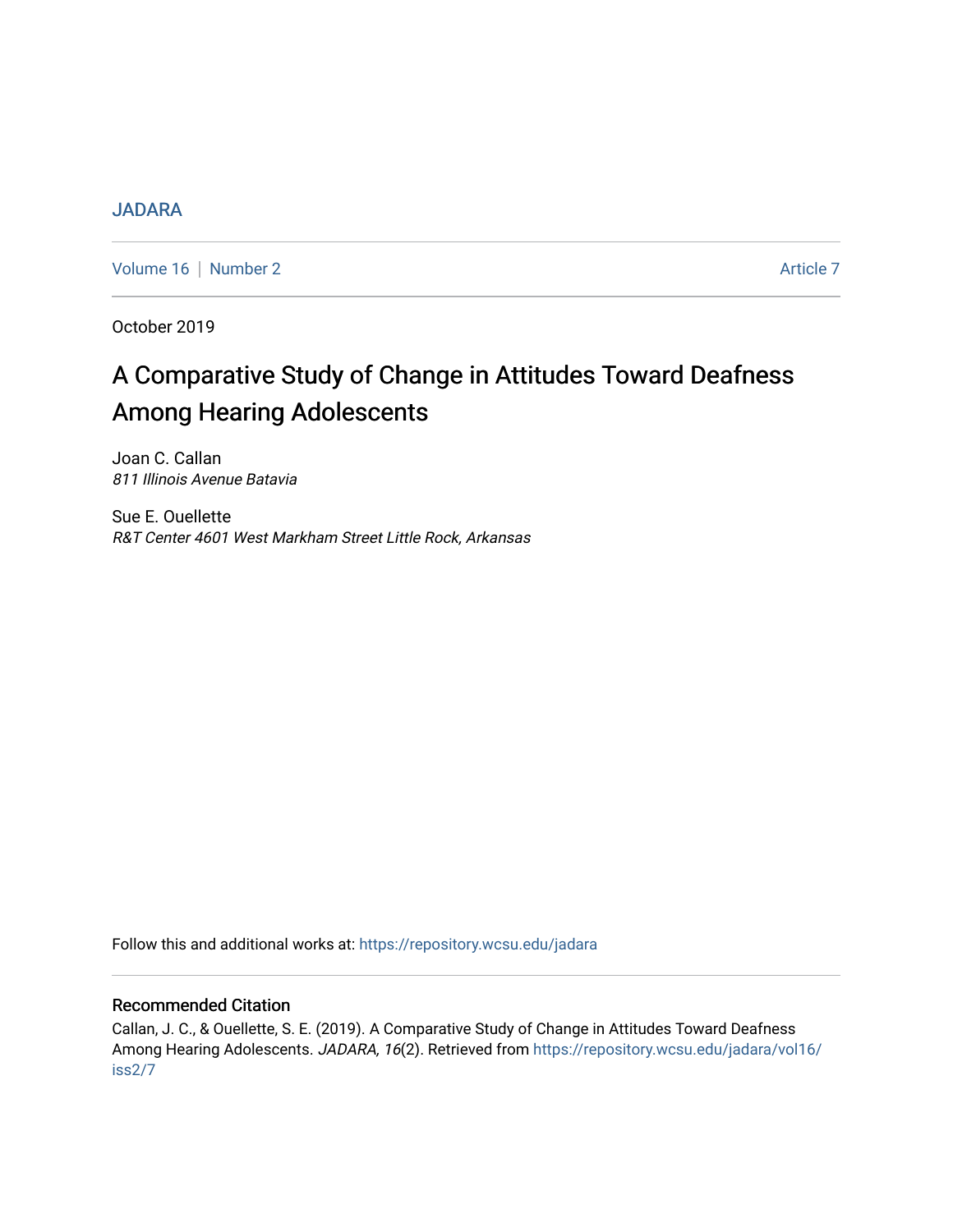Joan C. Callan 811 Illinois Avenue Batavia, Illinois 60510 and Sue E. Oueilette, Ph.D. R&T Center 4601 West Markham Street Little Rock, Arkansas 72205

#### **INTRODUCTION**

Since early civilization, deaf persons have been thwarted in their attempts to be fully accepted members of society by the attitudes of hearing persons- A historical overview of the deaf culture striving to attain its own autonomy reveals that, in western society, hearing people traditionally have held nega tive views of hearing impaired people.

The twentieth century has been characterized by substantial legislation in the areas of vocational rehabilitation and education which have affected the deaf population. As a result of this legislation and other signi ficant developments over the past four hun dred years, it would seem that the concept of deaf people as productive, useful mem bers of society would be widely accepted. However, recent research (Emerton and Rothman, 1978; Barker, 1953; Bender, 1970) contradicts the existence of positive attitudes toward hearing impaired people.

Research has demonstrated that the at titudes of hearing people toward hearing im paired individuals may adversely affect a hearing impaired person in many aspects of his or her life. Markman (1972) stated that it is not the communication problems that are responsible for the conflict between hear ing and hearing impaired people, but rather the existence of negative attitudes, which are a basic human condition, that perpetuate conflict within the two groups of people:

> Human beings are basically egocentric, that is they believe that everyone's per ception and experience of "reality" is essentially no different than their own and therefore it follows that difference

is seen as deviance which is equated with inferiority. So we have the formula: difference = deviance = inferiority. In the general public this attitude has led to many social injustices but the attitude is to some degree understandable, given that our education system spends little time preventing or ameliorating the sit uation (p. 11).

Attitudes may also affect a deaf person's educational aspirations (Schein, 1968), voca tional ambitions (Rodda, 1969), work adjust ment (Altschuler and Baroff, 1963), and selfconcept (Cooley, 1902; Mead, 1932). In addi tion, Ramirez (1975) stated that negative attitudes toward deaf people by hearing peo ple may act as real barriers to the success of deaf persons seeking employment, educa tional opportunity, or interpersonal relationships.

With knowledge of the existence of nega tive altitudes of hearing persons toward hear ing impaired individuals and the profound impact which such attitudes can have on the deaf person, the researchers elected to study such attitudes during the critical years of early adolescence.

A pilot study was conducted emphasizing presentations about deafness given by hear ing impaired students to their hearing peers. As a result of this experience, the hearing impaired students appeared to learn and benefit from the preparation and execution of this project and there appeared to be an increased amount of positive interaction and increased understanding between the hear ing and hearing impaired students. As a result

1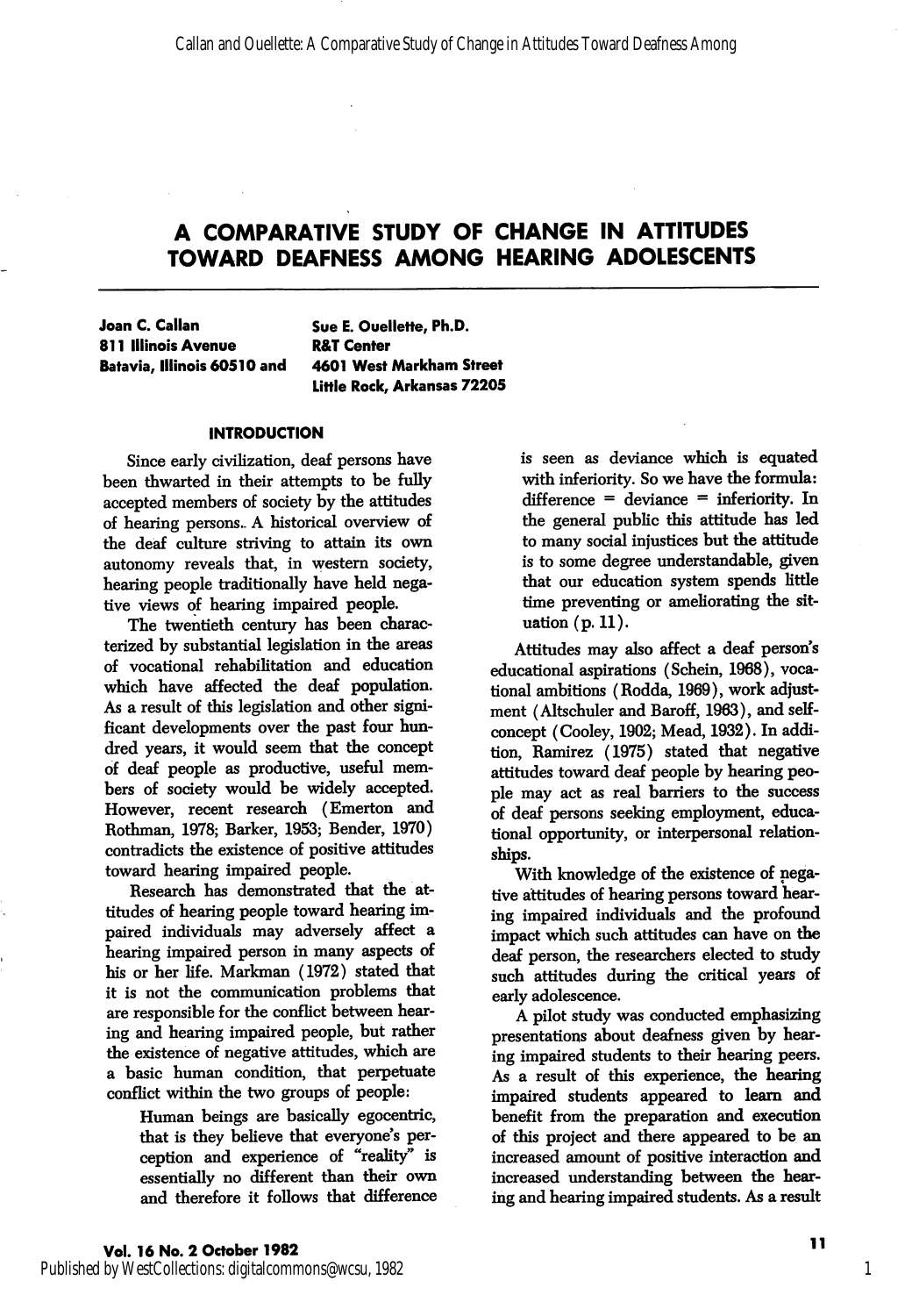of this effort, the current study was designed in an attempt to fiuther clarify and quantify this observed benefit.

A review of the literature indicated that there is general agreement that deaf aware ness programs are a necessary step prior to mainstreaming efforts. A few programs de scribed in the literature have successfully inserted these programs into the mainstreamed curriculum (Vemon and Prickett, 1976; Northcutt, 1970, Kindred, 1976). As a result of these programs, it appears that some positive additional change has occurred. However, most deaf awareness programs have been presented by a hearing adult to the hearing teachers rather than to the stu dents involved. No research has quantifed the amount of attitudinal change that has occurred or has determined the conditions under which the greatest amount of attitudi nal change occurs.

Thus, there would seem to be sufficient support in the literature to warrant further investigation of the effect of deaf awareness programs taught by hearing impaired stu dents to their hearing peers on attitudinal change.

#### **Methodology**

This study was designed to assess the amount of attitudinal change which occurs after participating in a deaf awareness pro gram presented by a hearing adult, the amount of attitudinal change which occurs when the program is presented by hearing impaired adolescents, and the difference in degree of change occurring between the two groups. This research was conducted at Westmont Junior High School in Westmont, Illinois, a western suburb of Chicago. All hearing and hearing impaired subjects were enrolled at Westmont Junior High School in the sixth grade.

Two sets of students were selected. The first set was composed of seventy hearing students. They were chosen for their lack of formal contact with hearing impaired stu dents in the school and were then divided into two groups. In addition, these students were chosen by homerooms that were group

ed by the random selection of a computer, thus ensuring a wide sampling of students with regard to intellectual and maturity levels.

The second set consisted of six hearing impaired students with severe to profound hearing losses. These six students were select ed on the basis of grade level, possession of skills in preparing and presenting a speech to a group of people, non-involvement in aca demically integrated classes, schedule com patibility, and expressed desire to participate in the project.

Two months prior to viewing the deaf awareness program the hearing students com pleted a revised copy of an "Attitudes To ward Deafness Scale" (Appendix) which was developed by Cowen, Bobrove, Rockway, and Stevenson (1967). The "Attitudes To ward Deafness Scale" is a twenty-five item scale which measures positive and negative attitudes commonly held toward deaf peo ple. The respondent is required to answer each statement according to his or her level of agreement or disagreement.

Since the original scale is directed to ward an adult respondent, it was necessary for the researchers to adapt the scale to en sure that the reading level was appropriate for use with sixth grade children. In an ef fort to lend reliability to the instrument, the Dale-Chall Reading Scale was used to determine the reading level of the scale. This scale yielded a fifth-sixth grade reading assessment of the instrument. In addition, three faculty members from the Department of Communicative Disorders at Northern Illinois University, all with extensive back grounds in deafness, critiqued the scale and judged it as appropriate for use with child respondents. A copy of the scale used in this study appears as an appendix.

During the months of January and Febru ary 1980, the researchers worked with the selected six hearing impaired students in preparation for the deaf awareness program. The researchers spent three, forty-five minute sessions weekly throughout a six-week pe riod of time, which totalled approximately fourteen hours of preparation time. During

2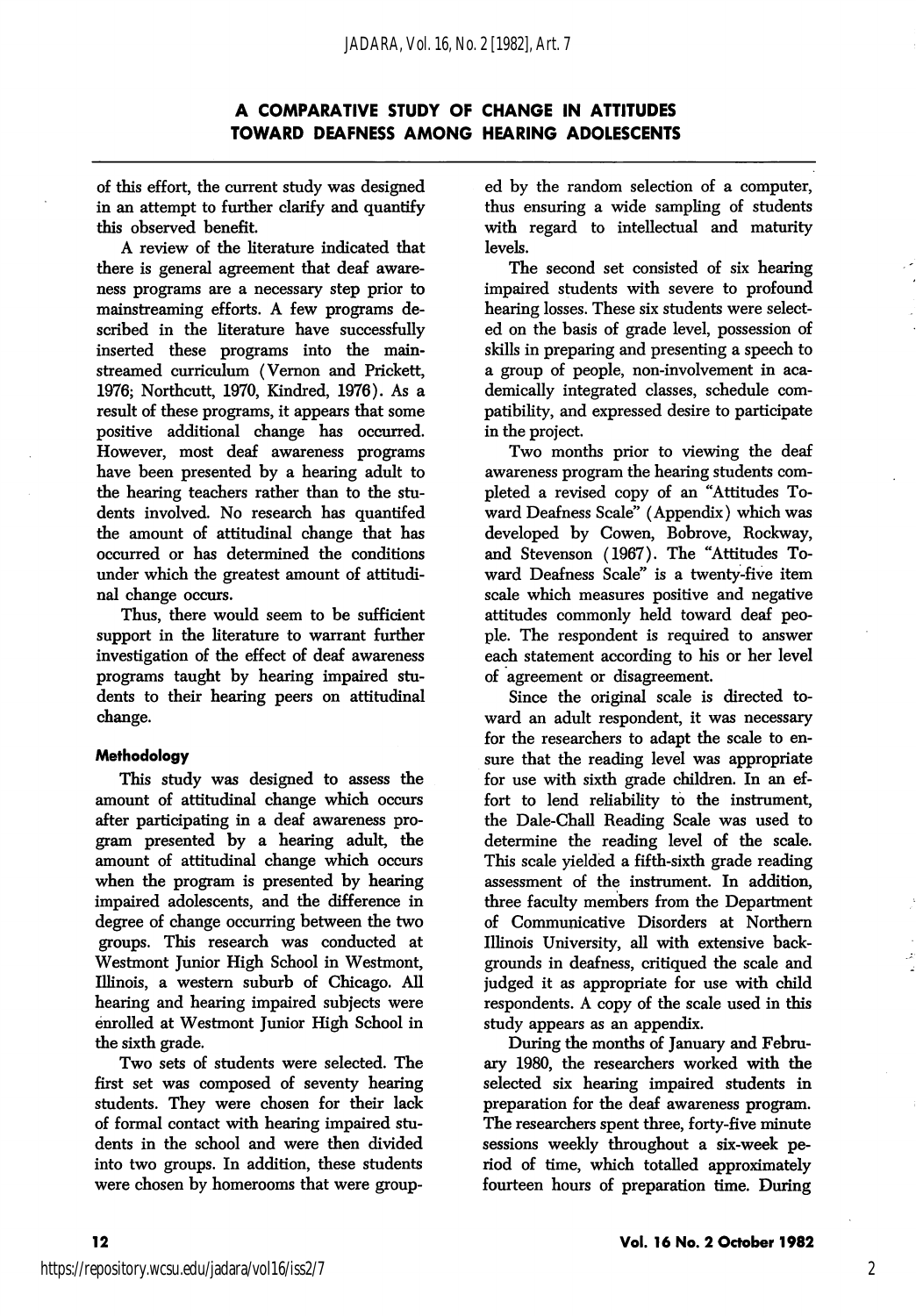the initial three weeks, the researchers and the students collectively decided upon the topics which the group judged to be most important when presenting information about deafness, the actual content of the topics.

and the accompanying materials and activi ties to help clarify the topics. A copy of the topical outline and material which were utilized in the program appears as Table L

| <b>DAY</b> | <b>STUDENT</b>  | <b>TOPIC</b>                                             | <b>MATERIALS USED</b>                                                                                                                                                                                                                                                                            |
|------------|-----------------|----------------------------------------------------------|--------------------------------------------------------------------------------------------------------------------------------------------------------------------------------------------------------------------------------------------------------------------------------------------------|
| Monday     | #1              | Introduction and Purpose                                 |                                                                                                                                                                                                                                                                                                  |
| Monday     | #2              | Causes of Deafness                                       | a. a poster citing the five major<br>causes of deafness<br>b. student-drawn pictures illustrat-<br>ing each of the above factors                                                                                                                                                                 |
| Tuesday    | #3              | How Deaf People Learn<br>and Communicate                 | a. a poster explaining the various<br>components of "total com-<br>munication'<br>b. a demonstration of body lan-<br>guage, mime, fingerspelling,<br>and sign language<br>c. teaching the alphabet to the<br>hearing students                                                                    |
| Wednesdav  | #4              | Hearing Aids and Other<br>Devices                        | a. a poster describing the parts<br>and functions of body aids and<br>ear level aids<br>b. a poster illustrating various<br>devices used by hearing im-<br>paired people in everyday life<br>c. a TDD demonstration                                                                              |
| Thursday   | #5              | How Deaf People Feel                                     | a. sign language interpretation of<br>the poem "I Hear Your Hand"<br>with accompanying record                                                                                                                                                                                                    |
| Friday     | #6<br>$\lambda$ | How Deaf and Hearing<br>People Can Get Along<br>Together | a. eight transparencies taken from<br>the book Mainstreaming the<br>Hearing Impaired Child by<br>J. Orlansky<br>b. listen to the record "Getting<br>Through" (Zenith Corporation)<br>for a demonstration of what it<br>sounds like to be a hearing im-<br>paired person wearing a<br>hearing aid |

| ٠<br>- |
|--------|
|--------|

The remaining three weeks were used to develop the individual skills necessary for presenting a speech. The hearing impaired students wrote their speeches on 3" x 5" cards, memorized the content of the speeches, devloped skills in adlibbing, learned signs for the new vocabulary in their speeches, and refined public presentation skills. All material and procedures were rehearsed several times with the students prior to the presentation.

At the end of February, the deaf aware ness program was presented to four home rooms each day throughout a one-week pe riod. The hearing impaired students alter nated in presenting their topics to two home rooms with the assistance of an interpreter whose role was to help with difficulties in communication when necessary. Simultane ously, the researcher presented an identical deaf awareness program to two other home rooms. After each daily topic was completed, a general question and answer period was held to foster dialogue between the hearing students and the speaker for that group.

On the Monday following the completion of the deaf awareness program, the "Attitudes Toward Deafness Scale" was readministered to the hearing students during their home-

## Vol. 16 No. 2 October 1982 13 No. 2 October 1982 13

3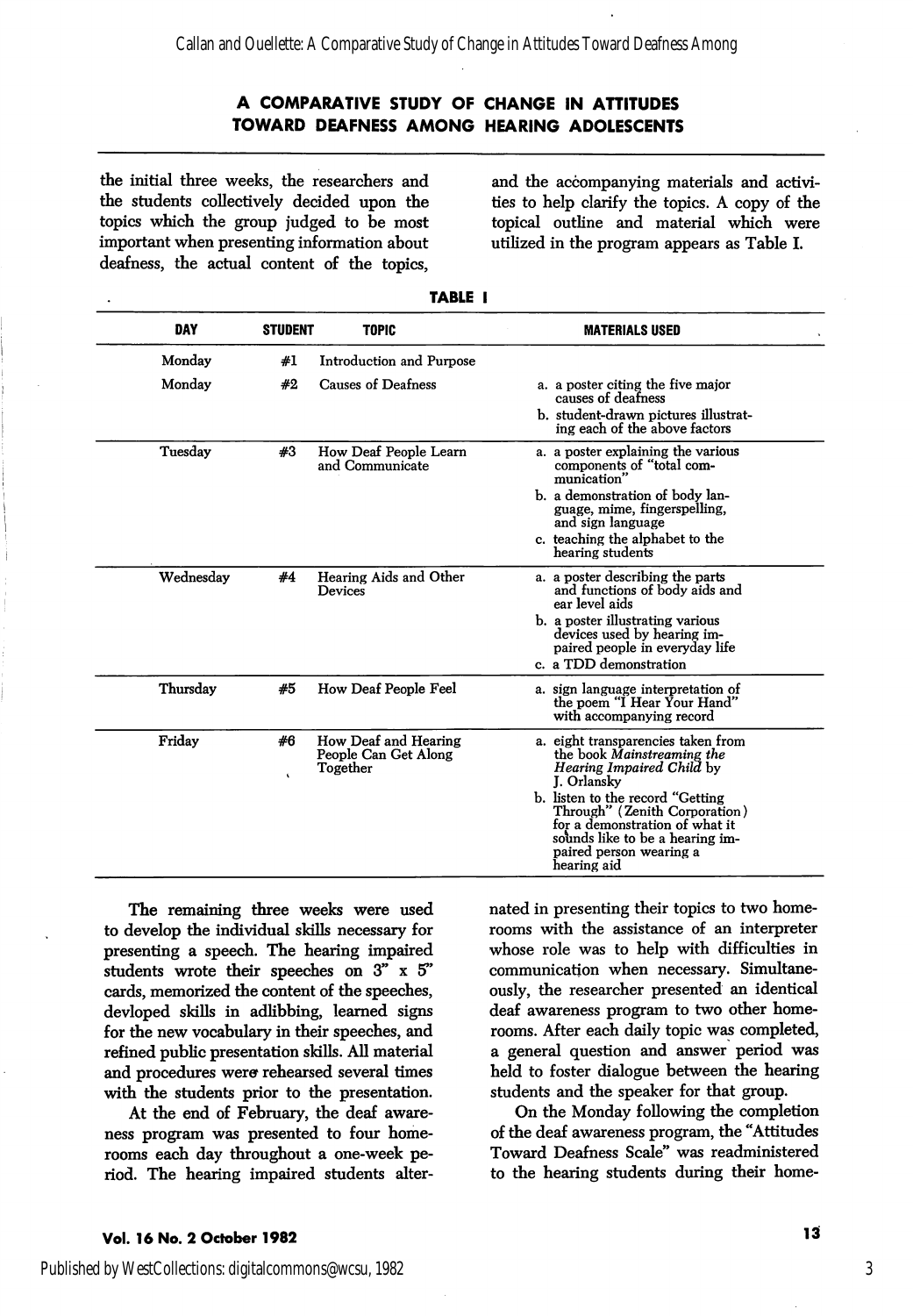room periods with the same directions as previously given and with numbers assigned to each subject so as to facilitate pairing first and second responses.

#### Results and Conclusions

Data was collected from seventy hearing students who had participated in the deaf awareness program; however, a total of seven "Attitudes Toward Deafness Scales" were completed improperly and were elimi nated from inclusion in this study. Three additional scales were randomly removed in order to balance the numbers of subjects in each group. Group 1 was composed of the hearing students participating in the deaf awareness program presented by hearing im

paired students while Group 2 was com posed of the hearing students participating in the deaf awareness program presented by a hearing adult knowledgeable in the area of deafness.

Pre (trial 1) and post (trial 2) scores were calculated for each individual subject ac cording to the scoring criteria set forth by Gowen, et al. (1967). In order to answer the questions of difference between the ex perimental groups, a two-factor mixed design with repeated measures on one factor was used. As a result of using this test, the size and direction of the attitudinal change was measured.

As a result of statistical analyses, the fol lowing data were obtained;

|                     |                       | <b>DEGREES OF</b> | <b>MEAN</b>    | F             |      |
|---------------------|-----------------------|-------------------|----------------|---------------|------|
| <b>SOURCE</b>       | <b>SUM OF SQUARES</b> | <b>FREEDOM</b>    | <b>SQUARES</b> | <b>VALUES</b> | P    |
| Total               | 11653.325             | 119               |                |               |      |
| Between Subjects    | 10246.325             | 59                |                |               |      |
| Conditions          | 35.2084               | 1                 | 35.2084        | .1998         |      |
| Error <sub>b</sub>  | 10211.1166            | 58                | 176.0537       |               |      |
| Within Subjects     | 1407                  | 60                |                |               |      |
| Trials              | 232.4083              | 1                 | 232.4083       | 11.5548       | .005 |
| Trials x Conditions | 8.0083                | I                 | 8.0083         | .3981         |      |
| Error<br>w          | 1166.5834             | 58                | 20.1135        |               |      |

## TABLE II VALUES OBTAINED FROM THE STATISTICAL ANALYSES

Differences in the mean scores of subjects were indicated by the results of the F-test. Differences were significant at a .005 con fidence level on analysis of trials (differences between pre and post attitudes), but not significant on the analysis of conditions (dif ferences between Group I and Group II) or trials X conditions (differences between in teraction methods).

Thus, it was found that both groups of students (hearing students participating in a deaf awareness program given by their hearing impaired peers and those hearing students participating in a deaf awareness program given by a hearing adult know ledgeable in the area of deafness) significant

ly increased their positive attitudes toward deafness as a result of participating in a deaf awareness program. It was also found that one group did not significantly produce more change than the other group. Finally, it was found that the variable of a hearing im paired peer versus a hearing adult presenter did not significianly influence the degree of attitudinal change.

#### Discussion and Conclusions

An analysis of these results reveal evi dence that in this study, hearing adolescents' positive attitudes toward deafness did in crease as a result of participating in a deaf awareness program. This finding has demon-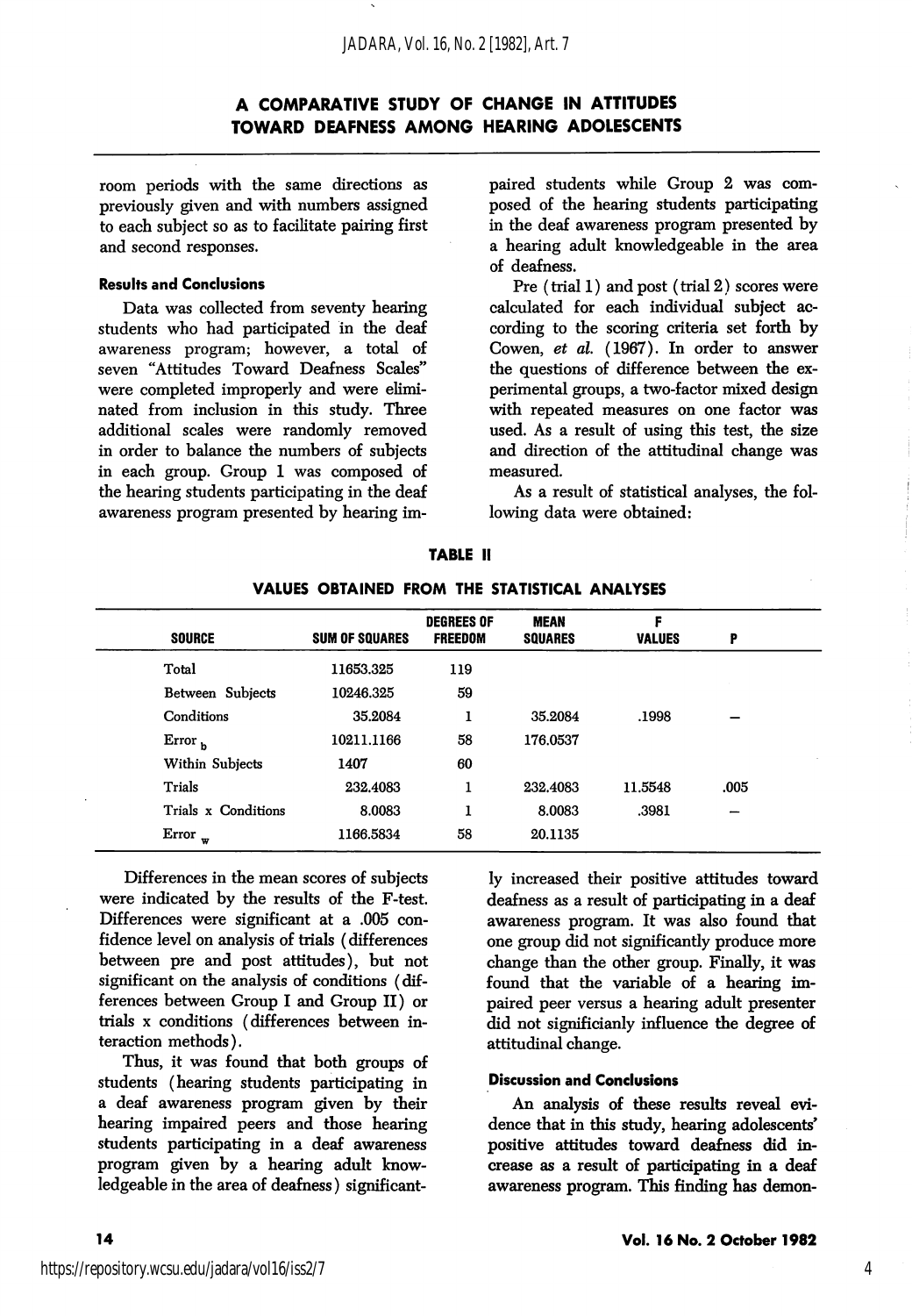strated that the initial attitudes of hearing adolescents may be of a negative nature. It also indicates that one cannot assume that a hearing person will possess positive at titudes toward deafness when his life experi ences have not allowed him to come into contact with or experience what deafness is. Yet, when measures are taken to change at titudes of hearing people toward deafness, positive attitudinal change may occur within the hearing person.

It may also be concluded from this find ing that this deaf awareness program, and perhaps those similar to this one, was succcessful in changing attitudes and encourag ing awareness of disabled persons. Positive attitudinal change may occur as a result of participation in a relatively short-term, con cise, yet informative deaf awareness program.

The second area of consideration of this study focused on the interactive method used in a deaf awareness program. It was found that, although positive attitudinal change occurred in both groups of hearing adoles cents, one group did not produce a more significant amount of attitudinal change than did the other group. These results do not imply that a hearing presenter knowledge able in the area of deafness will disseminate information with any less impact than the hearing impaired presenter(s) will. Rather, it is important to note that the any presenters will share information in their own individual styles, based on their experiences and skills. These factors will probably vary highly be tween hearing and hearing impaired pre senters.

This second finding also has implifactions for the presentations of future deaf aware ness programs. It appears that, in this study, the hearing variable (hearing or hearing im paired) of the person(s) presenting the pro gram is not as significant as the presentation of the program itself. If future deaf aware ness programs are conducted, the presenter may be either hearing or hearing impaired and similar positive results would be ex pected.

Results of this sjudy might be useful in addressing the question of who is responsible tfor presenting deaf awareness programs. Based on the evidence found in this study that either a hearing impaired person or a hearing person knowledgeable about deaf ness will foster positive attitudes through a deaf awareness program, it seems appro priate to conclude that it be a shared respon sibility among all people who have the abili ties and qualifications to successfully im plement deaf awareness programs. Perhaps a combined approach utilizing hearing and hearing impaired presenters might yield beneficial results as well.\*

In summary, this study has supported the view that negative attitudes do exist toward hearing impaired persons and that utilizing a deaf awareness program involving either hearing or hearing impaired presenter(s) is an effective method in fostering positive at titudes. The results of this study reinforce the notion that many persons have the poten tial and ability to be change agents in help ing to increase the understanding between hearing and hearing impaired persons.

## REFERENCES

Altschuler, K. and Baroff, G. "Educational Background and Vocational Adjustment." In Family and Mental Health Problems in a Deaf Population. Edited by J. Rainer, et al. Family and Mental Health Problems in a Deaf Population. Edited by J. Rainer, et aL New York: Columbia University Press, 1963.

<sup>\*</sup>Research studies which explore alternative deaf awareness programs might provide valuable information in this area. Innovative programs with different formats, varying conditions and other age popula tions could be compared to determine which program produces the greatest amount of attitudinal change. This information could be beneficial to the fields of education, counseling, mental health, and rehabilitation.

Barker, R. Social Psychology of Physique and Disability. New York: Social Science Re search Council, 1953.

Bender, R. The Conquest of Deafness (2nd ed.). Cleveland: Press of Western Reserve University, 1970.

Cooley, C. Human Nature and the Social Order. New York: Charles Scribner's Sons, 1902.